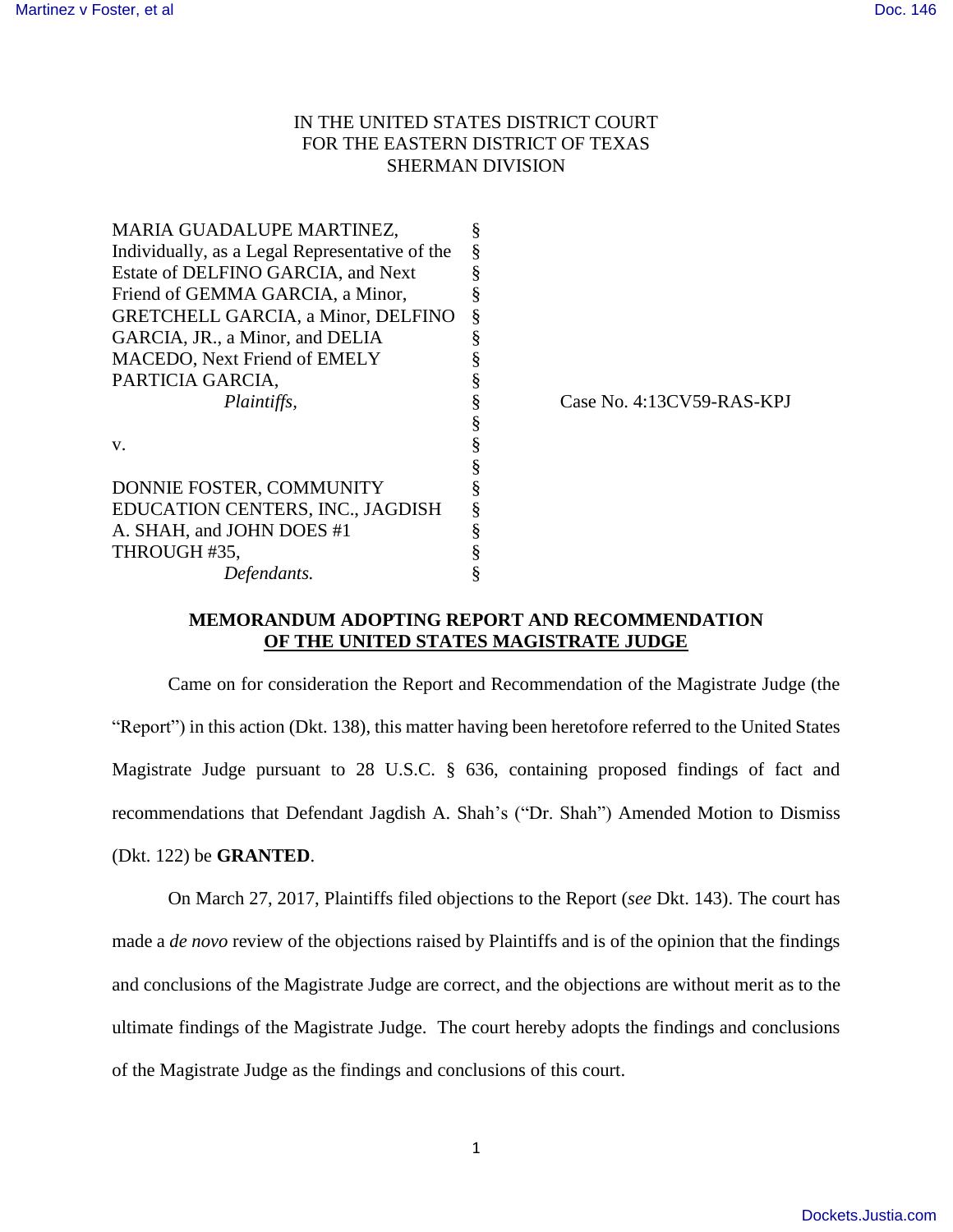Plaintiffs brought this civil rights lawsuit under 42 U.S.C. § 1983, asserting the rights of Delfino Garcia ("Garcia"), deceased, a former pretrial detainee at the Fannin County Jail ("Fannin County"). Plaintiffs object, primarily, to the Magistrate Judge's conclusion that Plaintiffs' § 1983 claims against Dr. Shah are barred by the statute of limitations. Although Plaintiffs acknowledge that their claims are subject to the two-year statute of limitations set forth in Texas Civil Practice and Remedies Code § 16.003, they contend that since they filed claims against Dr. Shah within two (2) years of Garcia's death, their claims were timely. *See* Dkt. 143 at 3. Under § 16.003(b), a wrongful death cause of action accrues "on the death of the injured person." TEX. CIV. PRAC. & REM. CODE § 16.003.

As the Report clearly explains, however, a § 1983 claim arising from inadequate medical care resulting in death accrues when the decedent knew or should have known that he was receiving inadequate treatment. *See Brockman v. Texas Dep't of Criminal Justice*, 397 F. App'x 18, 22 (5th Cir. 2010). In the present case, the Magistrate Judge correctly determined that Plaintiffs' claims against Dr. Shah accrued when Garcia knew or had reason to know he was receiving inadequate treatment. *See* Dkt. 138 at 8. In the facts outlined by the Magistrate Judge which Plaintiffs do not challenge—Garcia had elevated blood glucose levels throughout his twoweek detention at Fannin County and repeatedly requested that Dr. Shah prescribe different medications to lower his blood sugar levels. *See* Dkt. 138 at 8. Therefore, Garcia knew, or had reason to know, the treatment he was receiving from Dr. Shah was inadequate. Since the last day Dr. Shah treated Garcia was on February 3, 2011, the Magistrate Judge correctly concluded that the limitations period began to run on February 4, 2011, and expired two (2) years later on February 5, 2013. Because Plaintiffs failed to assert their § 1983 claims against Dr. Shah before this deadline, the claims are subject to summary dismissal. *See Harris v. Hegmann,* 198 F.3d 153, 156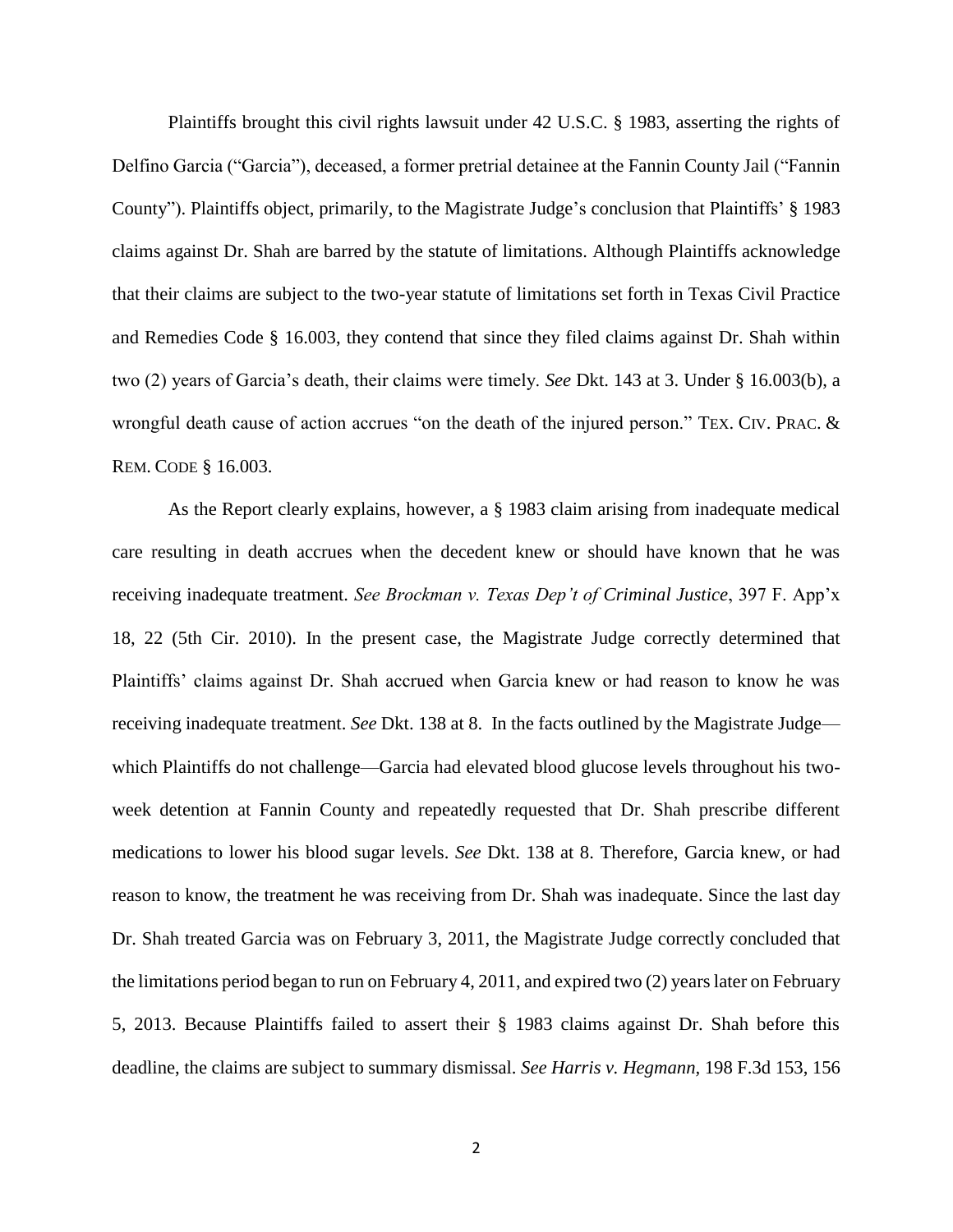(5th Cir. 1999) (*"*Dismissal is appropriate if it is clear from the face of the complaint that the claims asserted are barred by the applicable statute of limitations.").

Plaintiffs also complain that the Report considers the running of limitations only on the claims on behalf of the Estate under Texas' survival statute. *See* Dkt. 143 at 2. Plaintiffs seem to be arguing that the Magistrate Judge's recommendation of dismissal should be limited to claims of the Estate, as opposed to those of the other Plaintiffs. However, it is readily apparent from the Report that the Magistrate Judge considered the timeliness of each of Plaintiff's claims against Dr. Shah, not merely those claims advanced on behalf of the Estate. Moreover, given that each of Plaintiff's claims against Dr. Shah arose under the same statutory provisions and from the same incidents, the Magistrate Judge's statute of limitations analysis is applicable to all Plaintiffs. Accordingly, the court finds that the § 1983 claims advanced by each Plaintiff against Dr. Shah, in whatever capacity, are time barred, and Plaintiffs' objection on this ground is overruled.

Plaintiffs also object to the Magistrate Judge's analysis of their standing to sue. They do not object to the Magistrate Judge's conclusion that, as a personal representative of the Estate, Plaintiff Maria Martinez ("Martinez") had capacity to bring a survival action, but not a wrongful death action, for the benefit of the Estate. *See* Dkt. 138 at 6-7. However, Plaintiffs argue the Magistrate Judge failed to "consider the effect of Ms. Martinez's standing and capacity, individually, or as next friend of decedent Garcia's minor children, to bring Section 1983 claims under Texas' wrongful death statute." Dkt. 143 at 2.

The basis for Plaintiffs' objection is unclear, as the Magistrate Judge expressly noted the court's prior determination that Martinez has standing to assert § 1983 claims on her own behalf, as Garcia's surviving spouse. *See* Dkt. 138 at 5 n. 3 ("Plaintiff Martinez filed this lawsuit in several different capacities. Her standing to sue in her individual capacity as Garcia's wife was the subject